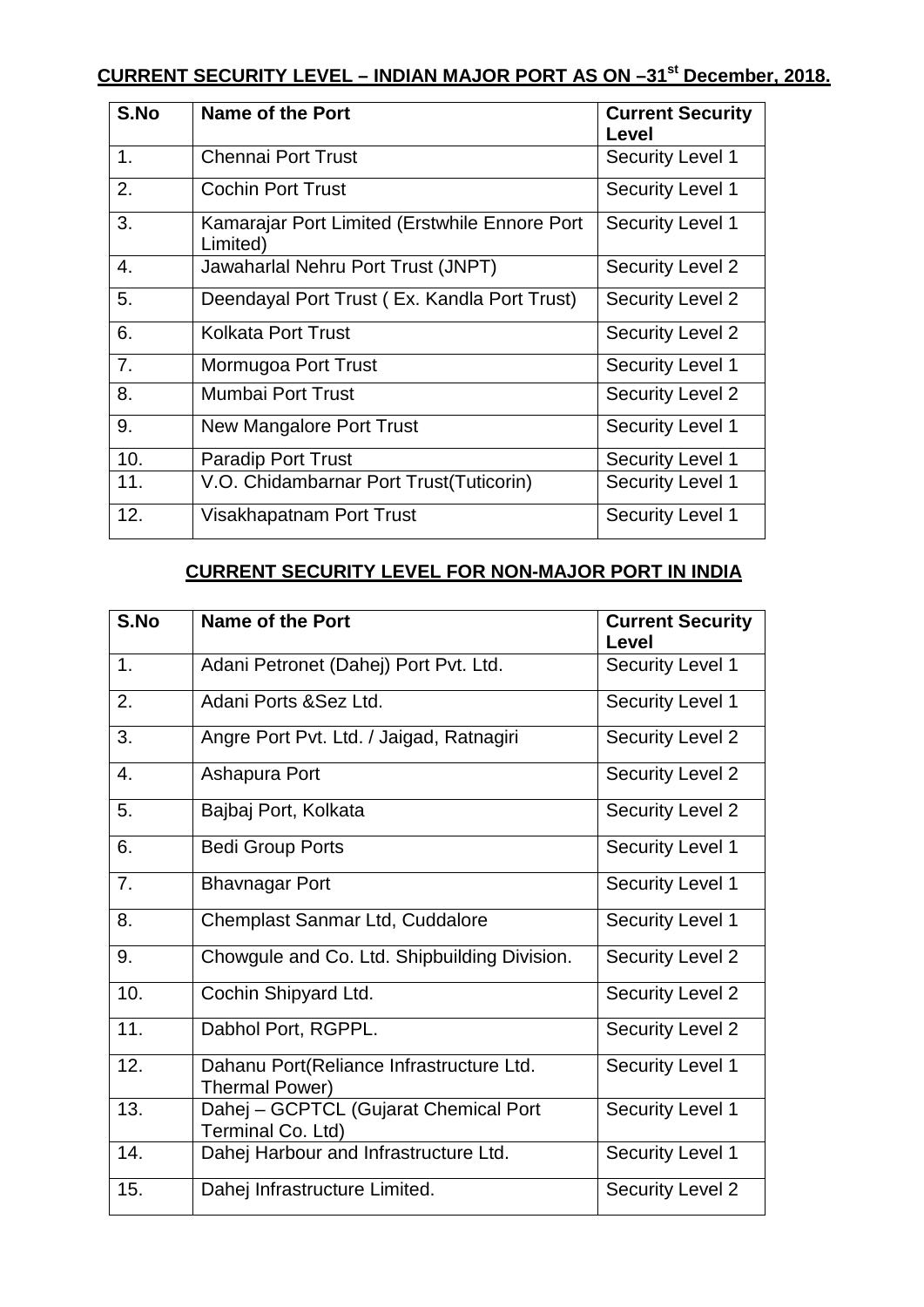| 16. | Dahej LNG Terminal, Petronet LNG Ltd.                        | <b>Security Level 1</b> |
|-----|--------------------------------------------------------------|-------------------------|
| 17. | <b>Dhamra Port</b>                                           | <b>Security Level 1</b> |
| 18. | Dharamtar, PNP Maritime Services Pvt. Ltd.                   | <b>Security Level 1</b> |
| 19. | Dharmatar, JSW Jaigarh Port (ISPAT<br>Indusrtries Ltd).      | Security Level 1        |
| 20. | Dighi Port Ltd.                                              | <b>Security Level 1</b> |
| 21. | Ennore Minor Port (Anchorage)                                | <b>Security Level 2</b> |
| 22. | <b>Essar Bulk Terminal</b>                                   | <b>Security Level 1</b> |
| 23. | Finolex Industries, Ratnagiri.                               | <b>Security Level 1</b> |
| 24. | <b>Gopalpur Port</b>                                         | <b>Security Level 1</b> |
| 25. | Haldia Port, Kolkata                                         | <b>Security Level 2</b> |
| 26. | Hazira (Surat) Port                                          | Security Level 1        |
| 27. | Hazira Port (Essar steel)                                    | <b>Security Level 1</b> |
| 28. | Hazira Port (L&T Hazira works Hazira<br>Terminal)            | <b>Security Level 1</b> |
| 29. | Hazira, RIL Hazira Shipping & Offshore<br>Division.          | <b>Security Level 1</b> |
| 30. | Jakhau Port Ltd.                                             | <b>Security Level 2</b> |
| 31. | Jamnagar - Reliance Jamnagar Marine<br>Terminal.             | <b>Security Level 1</b> |
| 32. | <b>JSW Jaigad Port</b>                                       | <b>Security Level 1</b> |
| 33. | JSW Steel (Salav) Ltd, Shipping Port<br>REVDANDA             | <b>Security Level 1</b> |
| 34. | Kakinada Anchorage Port.                                     | <b>Security Level 2</b> |
| 35. | Kakinada Deep Water Port (Kakinada Sea<br>Port)              | <b>Security Level 2</b> |
| 36. | Karakial (Marg)                                              | <b>Security Level 2</b> |
| 37. | <b>Karwar Port</b>                                           | <b>Security Level 2</b> |
| 38. | Kattupalli Port                                              | <b>Security Level 2</b> |
| 39. | Krishnapatnam, Andhra Pradesh                                | Security Level 1        |
| 40. | Kudankulam port (NPCIL) Nuclear Power Corp.<br>Of India Ltd. | <b>Security Level 2</b> |
| 41. | Magdalla Port.                                               | <b>Security Level 1</b> |
| 42. | <b>Marine Terminal Facility Cuddallore Tamil</b><br>Nadu     | <b>Security Level 2</b> |
| 43. | Muldwarka - Ambuja Cement                                    | Security Level 1        |
| 44. | NagapattinamPort.(CPCL Chidambarnar Oil<br>Jetty)            | <b>Security Level 2</b> |
| 45. | Navlakhi Port                                                | Security Level 1        |
| 46. | <b>Okha Port</b>                                             | <b>Security Level 2</b> |